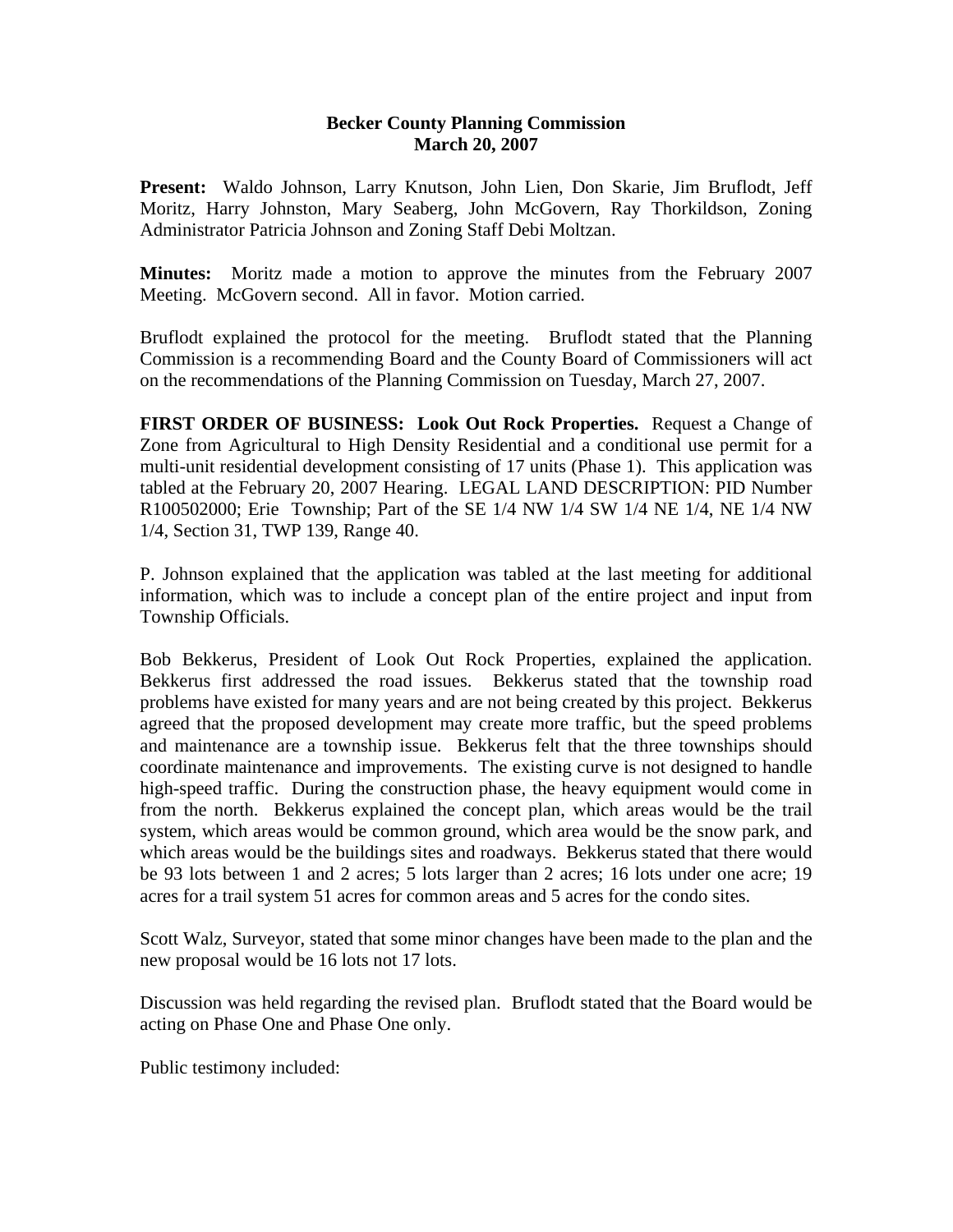Leroy Squires – Bekkerus may be a good steward of the land, but he has concerns about Phase Two. He is confused about the plan showing a 40 ft road, but everything refers to a 24 ft hard top road, is the road going to be 24 ft with a 40 ft right of way? Will there be individual wells and septic systems? Where will the run off go? Who will regulate the dogs? Will there be a chain link fence around the perimeter of the project?

Walt Lenius, Erie Township Supervisor and Road Supervisor – Erie Township has no objections to Phase One of the project. However, there are concerns with the concept plan and the two entrances on the north township road, fire protection and annexation into the City.

Kathy Froehlich, Burlington Township Supervisor – concerned about the increased traffic, Burlington Township does not have the money to put into this road, Burlington Township does not get any road allotment for this road and would like to see this development entranced from the north.

Anthony Matson – the roadwork has already flooded his land, the water runs down the road and funnels towards his property and the developer should fix the problem. Why can't the zoning be left agricultural? Will the water from Lots 14 to 16 further flood his property? He has also submitted a letter with his concerns.

Gail Hahn, Lake View Township Supervisor – Lake View Township does not have any problems with the development, but is concerned with their  $\frac{1}{2}$  mile of road. Lake View Township does not get any of the tax benefits; Erie Township receives all the revenue. The Lake View residents along the road have paid for most of the improvements along the road. Lake View would really like to see the development entered from the north.

Shiloh Wahl – felt that the Board should look at the entire concept plan when making their decision.

Bruflodt explained that the Board wanted an idea of what is to come in the future with this project, but the Board will only be acting on Phase One. Each phase would have to come before the Board for approval and just because one phase is approved, does not mean that the other phases will be approved.

Irene Johnson – the road is a major issue, what is known as swamp road is not passable during the spring. She felt that all the lots should be 2 to 3 acres in size.

Mike Johnson – there has been more water on his property this spring after the little bit of road work that has already been done on the project.

Pete Gunderson – will the rezoning be done on the entire parcel or just Phase One? No one is sure of exactly how many units will be on the entire sites.

Knutson stated that the road will be a private road within the common interest community, not a public township road. Knutson asked Lenius if  $170<sup>th</sup>$  were to be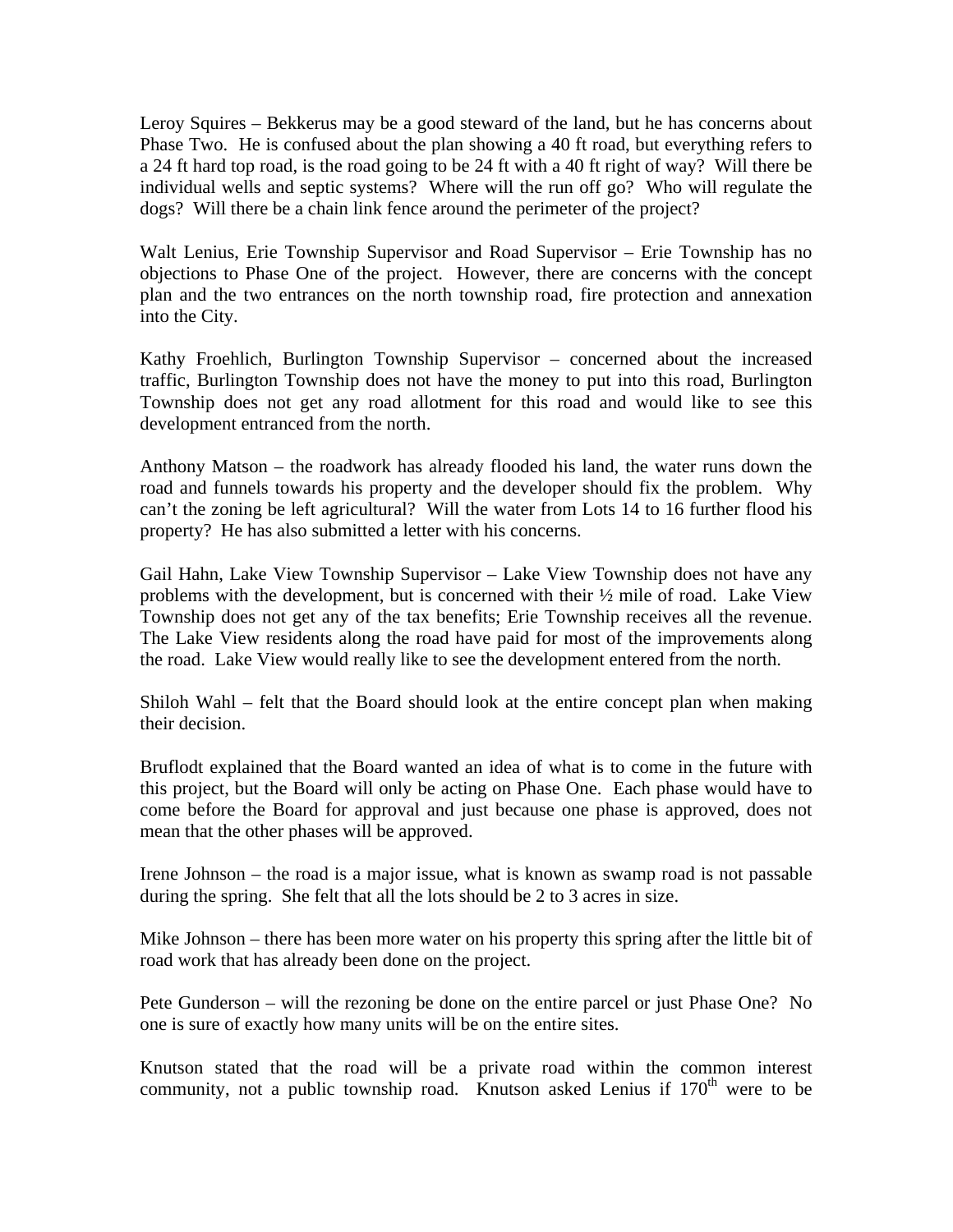rebuilt, would the landowners be accessed for the improvements. Lenius stated that the road improvements would come from the road funds, which is from everyone's taxes.

Larry Jones – Detroit Township should be involved, even though they do not have road frontage. Jones questioned if he heard the Townships correctly, if there is no funding then there is no road improvements?

Linda Leithheiser – she is a resident of Lake View Township. When the road was improved, she had to pay \$750.00 for her share of the improvement.

Lavonne Gunderson – wanted to know if an EAW was done.

Virgil Mastin – he is ok with Phase One, but the road should not go through the entire project.

Testimony was closed and further discussion was held regarding the road, zoning and lot sizes. Knutson questioned what surrounding areas were zoned. P. Johnson stated, that as the Ordinance is written, a residential planned unit development is only allowed in a high-density residential district. Lien questioned if the Tech Panel reviewed the application. P. Johnson stated that this development is not within the shoreland district so the Tech Panel would not have reviewed it. P. Johnson also stated that planned unit developments are not under the jurisdiction of the City, just subdivisions. Bruflodt stated that most of the concerns of the residents can be worked out between the residents and the developer and the road issues will have to be worked out between the Townships. Knutson felt that some questions have arisen, for which there are no answers. W. Johnson felt that there should be a community well. Lien stated that lot sizes seem to be on everyone's mind. Lien stated that the plan is misleading, but the green space and common areas are preserved and this is the only way this type of development can be accomplished. Moritz stated that when he first looked at the plan, he was concerned with the density, but after he studied the plan further and saw the entire concept plan, he understood the green space and has changed his mind. Johnston stated that the wording "high density" is misleading, this looks like a lot/block subdivision, but it is not, it is a common interest community. Johnston felt that the road right of way should be increased to 66 feet for future improvements.

Walz stated that the topography will not allow for a centralized septic system, but it may be possible to centralize the water.

Lien stated that the 66 ft road easement may take away from the lot sizes and the lots may have to be adjusted. Knutson was concerned with the run off occurring. Moritz stated that this may correct itself once vegetation is established. Walz stated that a SWPP plan was done for the road and another SWPP plan will have to be done for Phase One.

Johnston stated that some of the lots in Phase One are less than one acre, but in the overall concept plan, the lots average 1.3 acres in size and would not have a problem with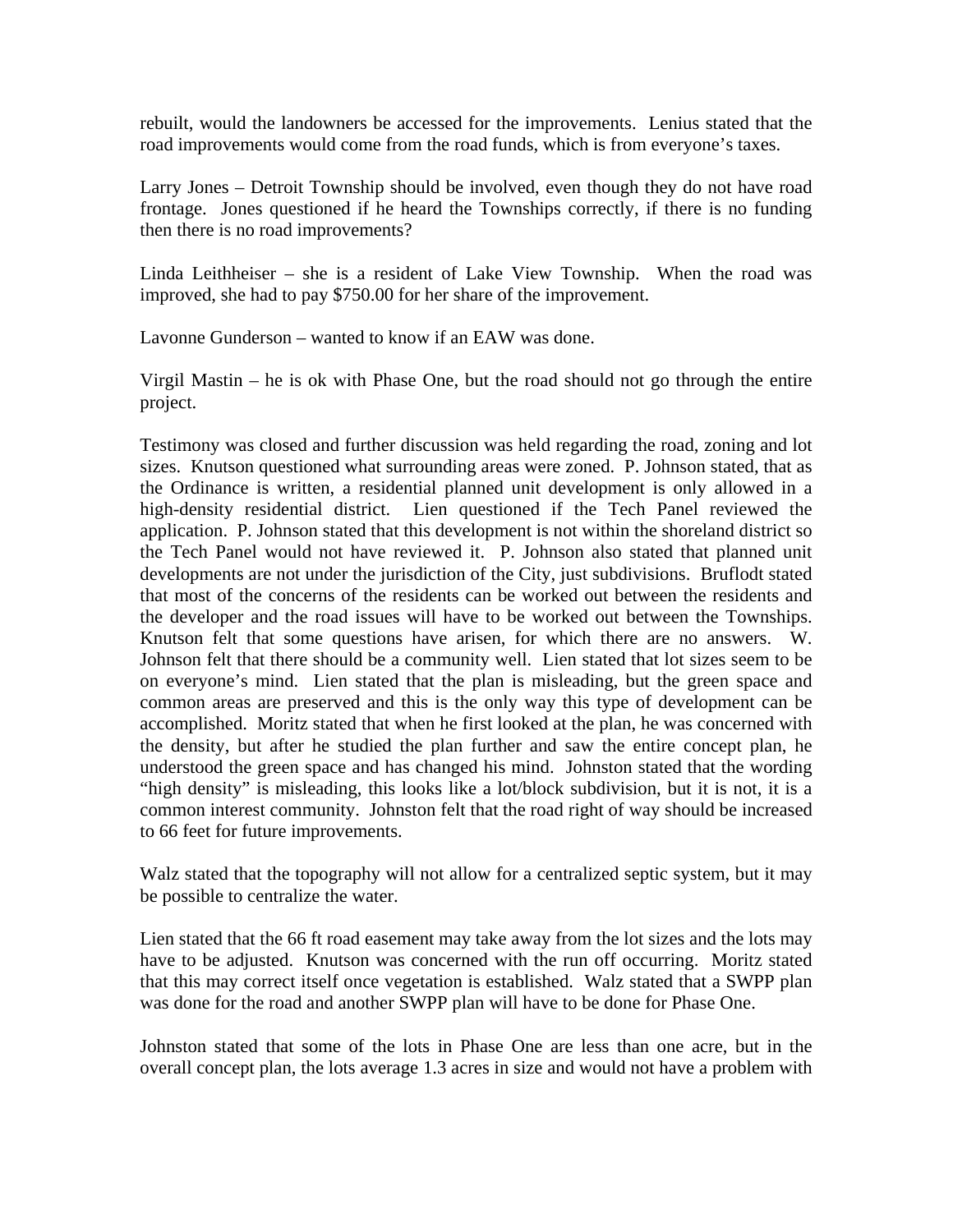approving with the intent that the lot sizes remain at this average. Bekkerus stated that the concept plan is just that and does not want to be locked into the 1.3-acre lot size.

Skarie had concerns with the number of private wells and septic systems. He would like to see a common well. Skarie felt that a 40 ft road would not be sufficient for future purposes. Knutson stated that if this were to be annexed into the City, the cost of improvements would be accessed to the landowner, not the developer and this is a great concern that should be considered. Lien stated that the Zoning Office will monitor the wells and septic systems. Johnston stated that he did not see any problems with the well and septic systems, but felt that the road should have a 66 ft wide corridor. Johnston stated that it could still remain a private road for the CIC, but if future improvements were made, the 66 ft corridor would be in place. Lien stated that he could see the benefits of having the 66 ft corridor in place now. P. Johnson stated that Phase Two could change or not happen, so a stipulation can be made to have the 66 ft corridor in Phase One.

**Motion:** Johnston made a motion to approve the change of zone from agricultural to high density residential and approve a conditional use permit for a multi-unit residential development consisting of 16 units based on the fact that the use would not be detrimental to the surrounding area with the stipulation that the change of zone is only for the area to be known as Phase One and that the road corridor be a 66 ft easement rather than a 40 ft corridor. W. Johnson second. All in favor except Knutson, McGovern, and Thorkildson. Majority in favor. Motion carried.

**SECOND ORDER OF BUSINESS: Thomas Campbell.** Request a Conditional Use Permit to operate a plumbing business from the home in an Agricultural Zone. LEGAL LAND DESCRIPTION: PID Number R240260001; Richwood Township; Pt SE 1/4 SE 1/4 Beg at SE Cor TH W 193.93 N 172.34 W 161.91 NLY 1031.86 E 257.87, Section 33, TWP 140, Range 41

Campbell explained the application. He would like to operate a plumbing business out of his home. The only employees would be himself and his partner. The business office would be located within the home and he would be working out of his van. Most of the vending would be done through Goodin Company. There would be no customers coming to the house. Extra materials would be stored in an out building.

No one spoke in favor of the application. No one spoke against the application. There was no written correspondence either for or against the application. At this time, testimony was closed.

Further discussion was held. Lien stated that the area has clear access. Skarie stated that the buildings are in an isolated location.

**Motion:** Lien made a motion to approve a conditional use permit for plumbing business to be run out of the home based on the fact that the use would not be detrimental to the surrounding area. Skarie second. All in favor. Motion carried.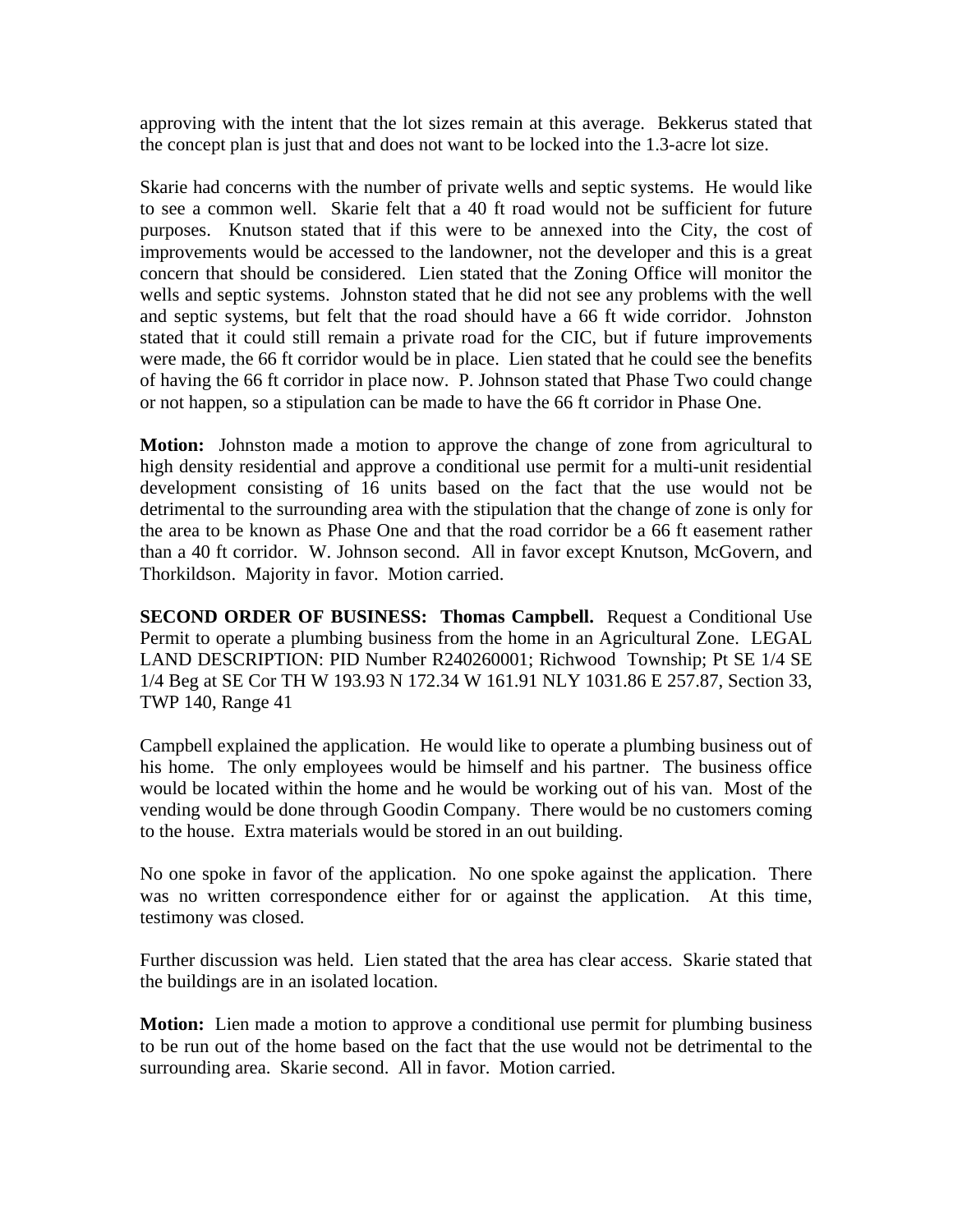**THIRD ORDER OF BUSINESS: David Bjornlie.** : Request a Change of Zone From Agricultural to Residential. LEGAL LAND DESCRIPTION: PID Number R191463502; Lake View Township; Lot 3 Block 1 Meadow Oaks, Section 21, TWP 138, Range 41. The property is located on Meadow Lake.

Bjornlie explained the application to the Board. He would like to change the zone from agricultural to residential in order to split his lot. Since his property is located within two miles of the City of Detroit Lakes, the City will handle the actual subdivision process, the County would just act on the zone change. P. Johnson stated that the property is already residential in use.

Speaking in favor of the application was Gail Hahn, Lake View Township Supervisor. No one spoke against the application. There was no written correspondence either for or against the application. At this time, testimony was closed.

Further discussion was held.

**Motion:** Skarie made a motion to approve the change of zone from agricultural to residential based on the fact that the property is residential in character and the zone change would not be detrimental to the surrounding area. Seaberg second. All in favor. Motion carried.

**FOURTH ORDER OF BUSINESS: Russell Davis.** : Request a Change of Zone From Agricultural to Residential and approval of a Certificate of Survey for one (1) residential lot and three (3) agricultural lots. LEGAL LAND DESCRIPTION: PID Number R100001001; Erie Township; Pt Govt Lot 1, Section 01, TWP 139, Range 40. The property is located on Cotton Lake.

Chris Heyer and Russ Davis explained the application. Heyer explained that the alteration of lot lines was to correct lot lines to allow the existing structures to be on the correct property. The existing five parcels already have lake frontage, so no new lots are being created, just lot lines being adjusted and correcting a larger problem.

Discussion was held regarding which structure belonged on which lot, where the existing lot lines are where the new lot lines will be.

No one spoke in favor of the application. No one spoke against the application. There was no written correspondence either for or against the application. At this time, testimony was closed.

Further discussion was held.

**Motion:** Lien made a motion to approve the change of zone from agricultural to residential for one tract of land and approve the certificate of survey for four tracts of land based on the fact that the survey is to correct bad legal descriptions and adjust lot lines. Seaberg second. All in favor. Motion carried.